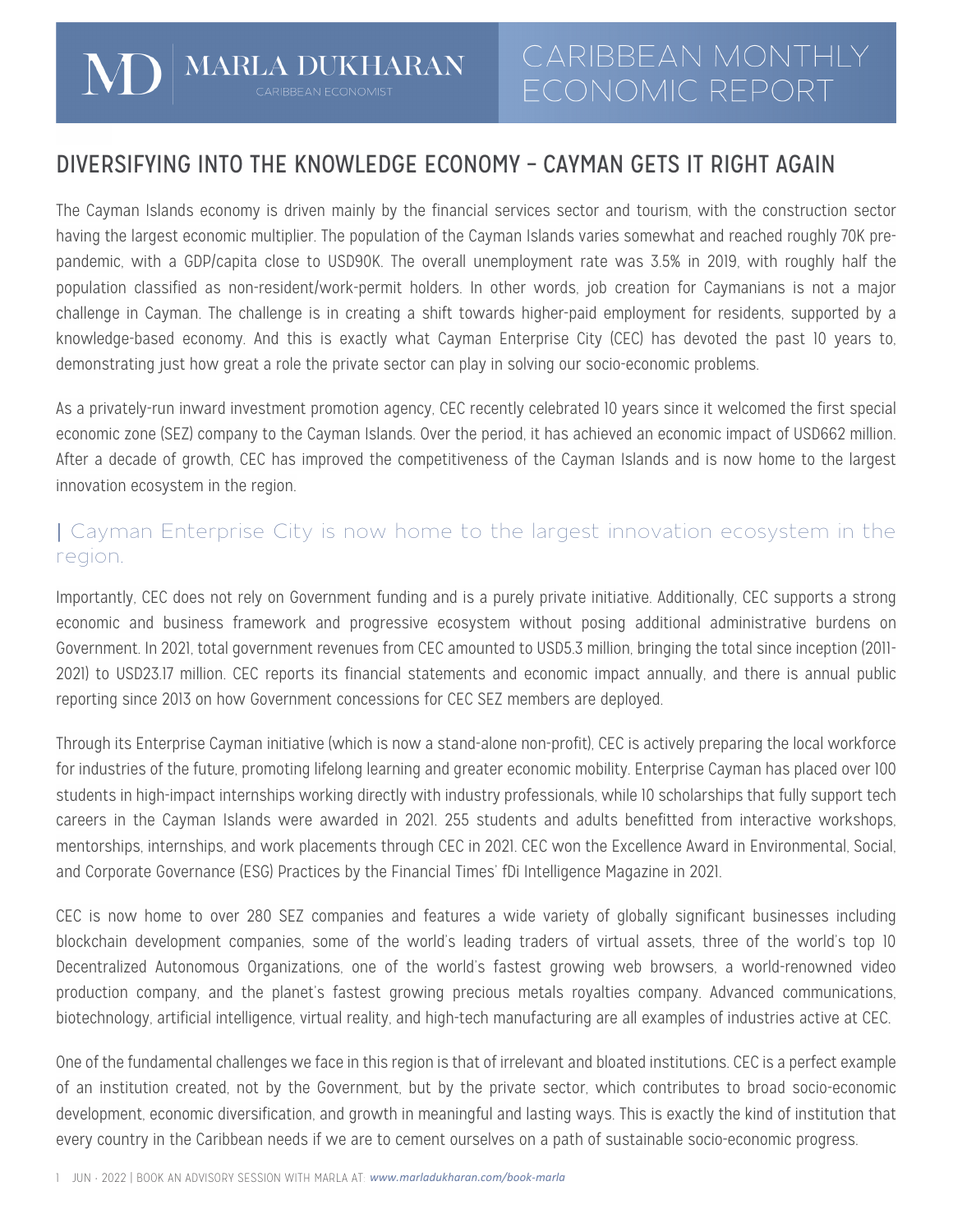## BAHAMAS BARBADOS CAYMAN ISLANDS

## For FY 2022/23, Govt is targeting a primary Inflation reached 11.2% y/y in Q1 2022. The IMF projects real GDP to grow by 8% in<br>2022, particularly fuelled by the expected<br>rebound of the tourism sector. For QI 2022,<br>tourist arrivals reached 1.35 million or 67%<br>of the QI 2019 level, with downside risks<br>domin 2022, particularly fuelled by the expected surplus of 1% of GDP, with revenue Housing and utility prices were up by 20.1%, projections based on a continued recovery rebound of the tourism sector. For Q1 2022, and transport prices 15.7%, with electricity, tourist arrivals reached 1.35 million or 67% in tourism. Tourism arrivals for Q1 2022 water and fuels prices surging. Food of the Q1 2019 level, with downside risks reached 55% of 2019 levels. The UK supplied inflation remained relatively low at 4.9%. dominating, given the global economic 51% of tourists, but the Bank of England's For Q1 2022 relative to Q1 2021, merchandise slowdown as a result of the Russianrecent forecast for 11% inflation by October imports increased by 16.7%, mainly due to a Ukraine conflict. In February 2022, inflation could soften UK arrivals. Growth in Q1 2022 74% increase in imports of mineral fuels. was only 3.78% y/y, however the IMF was 11.8%, which is 95% of the Q1 2020 level. Imports of consumption goods also estimates inflation will reach 7.3% this year. Manufacturing posted strong results, increased in Q1 2022 by 14.8%. The ESO In response, the government announced surpassing Q1 2019 and Q1 2020 levels. estimated GDP growth of 1.7% in the first 3 tax breaks and a reduction in VAT from 12% Construction continued to recover and the quarters of 2021, with the strongest to 10% as a means of increasing consumer pace of execution of major projects will performance from real estate activities, purchasing power. The IMF highlighted that continue to determine the 2022 outlook. construction, and business activities. The the Govt had accumulated BSD938 million International reserves remain strong at value of building permits for Jan-Sept 2022 in arrears at end-2021. External debt ended USD1.29 billion, though growth has mainly was 85% higher than Jan-Sept 2019, which April 2022 at USD4.6 billion – up 75% vs the been the result of multilateral inflows and augurs well for future construction activity. pre-pandemic level. A partial guarantee external borrowing. Gross public debt rose The hotel & restaurant sector contracted from the IDB allowed the Govt to return to sharply to 136.3% of GDP in FY2021/22 as 81.1% y/y as air arrivals fell 94.5% between the international capital markets in June GDP contracted 14% y/y. For FY2021/22, total 2020 and 2021. The financing & insurance with a USD385 million dual-tranche bond. govt revenue increased by 10%, recovering services sector (the largest contributor to Higher external debt has supported int'l to 95% of pre-COVID levels. Inflation was GDP) grew 2.4% y/y from Jan-Sept 2021. Govt has borrowed USD403 million for 15 reserves to reach USD3.07 billion in April, 4.2% in March 2022, but rising food and though at rising costs, with the USD250 energy prices will create further pressures years fixed at 3.25% to fund capital million series B note issued in June having domestically and could dampen domestic expenditure. This is expected to take a 13.5% yield at the time of writing. economic activity. debt/GDP to around 10%. TOURISM Stay-over: 2021: 886,629 @ 53% of 2019 Stay-over: 2021: 144,842 @ 21% of 2019 Stay-over: 2021: 17,308 (Dec) @ 3.4% of 2019 **TOURISM** 2022: 146,624 (Mar) @ 68% of 2019 2022: 114,457 (Mar) @ 55% of 2019 2022: 66,121 (Apr) @ 34% of 2019 Cruise: 2021: 1,115,181 @ 21% of 2019 Cruise: 2021: 105,890 @ 15% of 2019 Cruise: 2021: 0 2022: 1,003,441 (Mar) @ 68% of 2019 2022: 141,225 (Apr) @ 50% of 2019 2022: 62,360 (Apr) @ 8% of 2019 GROWTH **GROWTH** -23.8% (2020) / +13.7% (2021 est) -18% (2020) / -1.8% (2021 est) -6.7% (2020) / +1.2% (2021 est) **Foreign Reserve Assets External Reserves International Reserves**  USD Millions (Dec 2017 - Mar 2022) USD Millions (Jan 2010 - Apr 2022) 3,400 USD Millions (Jan 2010 - Apr 2022) 1,400 240 1,200 220 2,900 RESERVES OUTLOOK **RESERVES** 1,000 200  $2400$ 800 180 1,900 600 160 1,400 400 140 900  $200$ 120  $\bigcap$ 400  $100$ Source: Central Bank of The Bahamas, Marla Dukharan Source: Central Bank of Barbados, Marla Dukharan Source: CIMA, Marla DukharanWe expect the economy to grow 5% in 2022 The government expects growth of 7–9% in Growth is forecast to accelerate to 5% in **NOOTICO** and 4% in 2023 backed by reconstruction 2022, with a medium term average of 3% 2022 and then average 3.2% through 2025, and continued tourism recovery, leaving per year thereafter. The IMF forecasts 11.2% backed by construction activity and the the level of economic activity ~7% below its gradual recovery of tourism. growth for 2022 and 4.9% for 2023, 2019 level. The IMF forecasts 8% growth for averaging 1.8% to 2027. 2022, 4.1% for 2023, averaging 2% to 2027.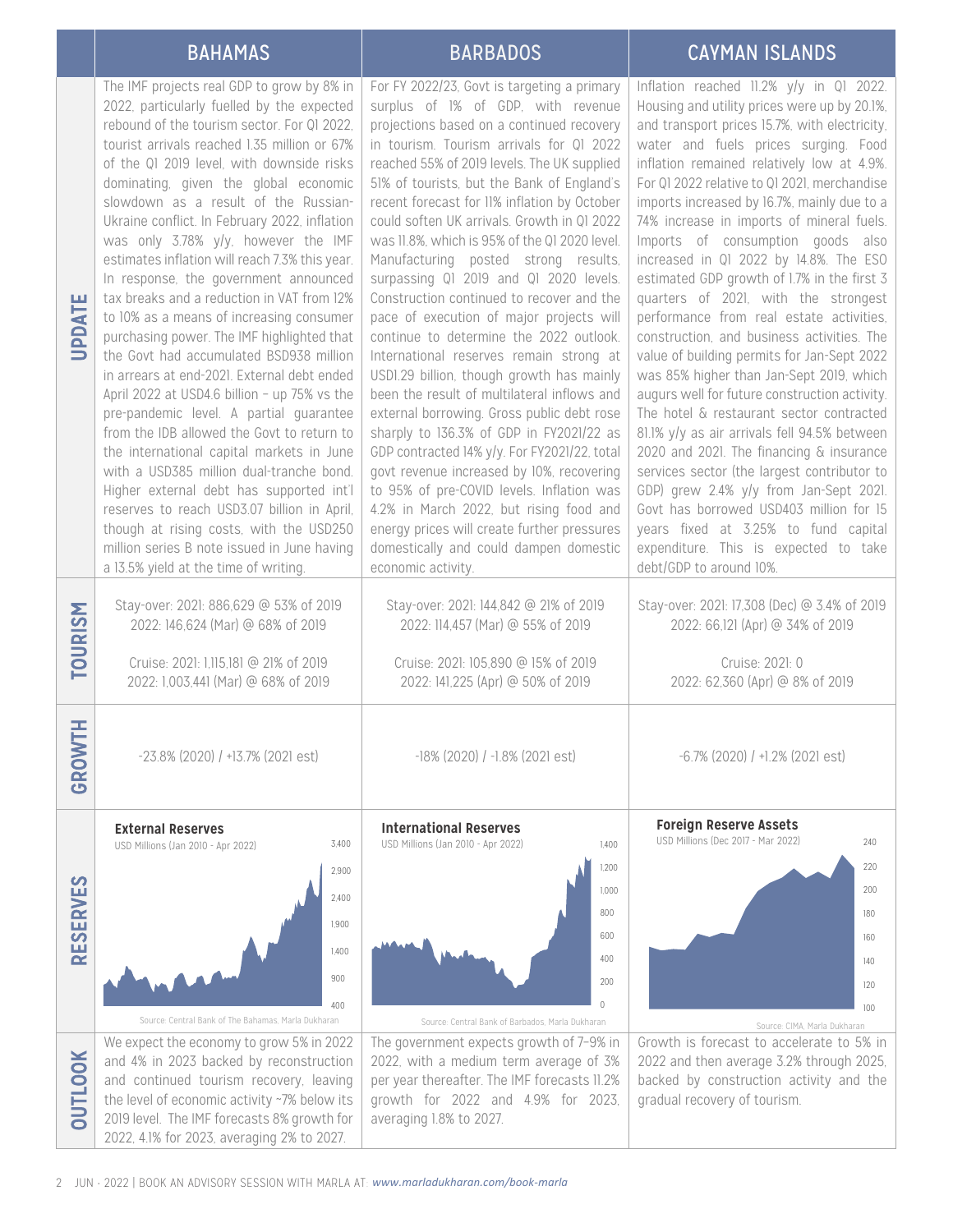# CUBA DOMINICAN REPUBLIC CUBA GUYANA

| <b>UPDATE</b><br><b>TOURISM</b> | index was up by 39.06%. A deficit of power<br>generation capacity and a lack of fuel to<br>power plants continues to cause outages<br>and scheduled cuts. Govt has pointed to a<br>lack of financing as the primary reason for<br>delays in maintenance and investment in<br>additional capacity. In May 2022, Russia<br>approved deferrals on Cuba's payment of<br>bilateral debts. Russia loaned over USD2.3<br>billion to Cuba between 2006 and 2019. The<br>recovery in tourism remains weak. Total<br>tourist arrivals from January to March 2022<br>reached only 24% of 2019 levels. In 2021, 41%<br>of tourist arrivals were from Russia. For<br>Jan-April 2022, arrivals from Russia have<br>fallen 30% y/y.<br>Stay-over: 2021: 356,470 @ 8.3% of 2019<br>2022: 564,847 (May) @ 24.7% of 2019<br>Cruise: n/a | zones. The external position was robust,<br>with the current account deficit financed<br>by FDI and record-breaking remittances.<br>The Central Bank expects remittances to<br>total USD10 billion in 2022, with USD4 billion<br>received from Jan-April. Reserves ended<br>May at USD14.4 billion. The Dominican<br>Republic is leading the Caribbean in its<br>tourism recovery, with arrivals for Jan-May<br>2022 reaching 97% of 2019 totals. The IMF is<br>still projecting growth of 5.5% this year.<br>Debt/GDP has been falling since 2020 and<br>reached 47.1% in April 2022. Labour markets<br>continue to improve with unemployment<br>falling to 6.4% in QI 2022 and 227 thousand<br>net job gains y/y.<br>Stay-over: 2021: 4,994,309 @ 77% of 2019<br>2022: 2,340,697 (Apr) @ 95% of 2019<br>Cruise: 2021: 333,134 (Dec) @ 30% of 2019<br>2022: 321,920 (Mar) @ 84% of 2019 | performing loans declining from 10.8% in<br>Dec 2020 to 6.75% in Mar 2022. Credit to the<br>private sector expanded II% y/y in April<br>2022. Commercial bank loans to the<br>business sector grew 23% y/y. The current<br>account deficit widened significantly in<br>2021 due to higher capital imports, partly<br>related to the oil sector, but the new SDR<br>allocation offset this. Reserves reached<br>USD611.5 million in April 2022, falling by 21%<br>since January. The Natural Resource Fund<br>hit USD643.98 million in May 2022. For Jan-<br>Mar 2022, total exports were valued at<br>USDI.3 billion vs imports of USD0.73 billion.<br>Public debt stood at 42.9% of GDP at end-<br>2021.<br>Stay-over:<br>2021: 106,428 (Sept) @ 46% of 2019<br>Cruise: n/a |
|---------------------------------|-----------------------------------------------------------------------------------------------------------------------------------------------------------------------------------------------------------------------------------------------------------------------------------------------------------------------------------------------------------------------------------------------------------------------------------------------------------------------------------------------------------------------------------------------------------------------------------------------------------------------------------------------------------------------------------------------------------------------------------------------------------------------------------------------------------------------|------------------------------------------------------------------------------------------------------------------------------------------------------------------------------------------------------------------------------------------------------------------------------------------------------------------------------------------------------------------------------------------------------------------------------------------------------------------------------------------------------------------------------------------------------------------------------------------------------------------------------------------------------------------------------------------------------------------------------------------------------------------------------------------------------------------------------------------------------------------------------------------|------------------------------------------------------------------------------------------------------------------------------------------------------------------------------------------------------------------------------------------------------------------------------------------------------------------------------------------------------------------------------------------------------------------------------------------------------------------------------------------------------------------------------------------------------------------------------------------------------------------------------------------------------------------------------------------------------------------------------------------------------------------------------|
| GROWTH                          | $-10.9\%$ (2020) / $+2\%$ (2021 est)                                                                                                                                                                                                                                                                                                                                                                                                                                                                                                                                                                                                                                                                                                                                                                                  | $-6.7\%$ (2020) / $+12.3\%$ (2021)                                                                                                                                                                                                                                                                                                                                                                                                                                                                                                                                                                                                                                                                                                                                                                                                                                                       | 43.5% (2020) / +19.9% (2021)                                                                                                                                                                                                                                                                                                                                                                                                                                                                                                                                                                                                                                                                                                                                                 |
|                                 |                                                                                                                                                                                                                                                                                                                                                                                                                                                                                                                                                                                                                                                                                                                                                                                                                       | <b>Net International Reserves</b><br>USD Millions (Jan 2010 - May 2022)<br>16,000                                                                                                                                                                                                                                                                                                                                                                                                                                                                                                                                                                                                                                                                                                                                                                                                        | <b>Net International Reserves</b>                                                                                                                                                                                                                                                                                                                                                                                                                                                                                                                                                                                                                                                                                                                                            |
| <b>RESERVES</b>                 | n/a                                                                                                                                                                                                                                                                                                                                                                                                                                                                                                                                                                                                                                                                                                                                                                                                                   | 14,000<br>12,000<br>10,000<br>8,000<br>6,000<br>4,000<br>2,000<br>$\cup$<br>Source: Central Bank of the Dominican Republic, Marla Dukharan                                                                                                                                                                                                                                                                                                                                                                                                                                                                                                                                                                                                                                                                                                                                               | USD Millions (Jan 2015 - Apr 2022)<br>850<br>800<br>750<br>700<br>650<br>600<br>550<br>500<br>450<br>400<br>Source: Bank of Guyana, Marla Dukharan                                                                                                                                                                                                                                                                                                                                                                                                                                                                                                                                                                                                                           |